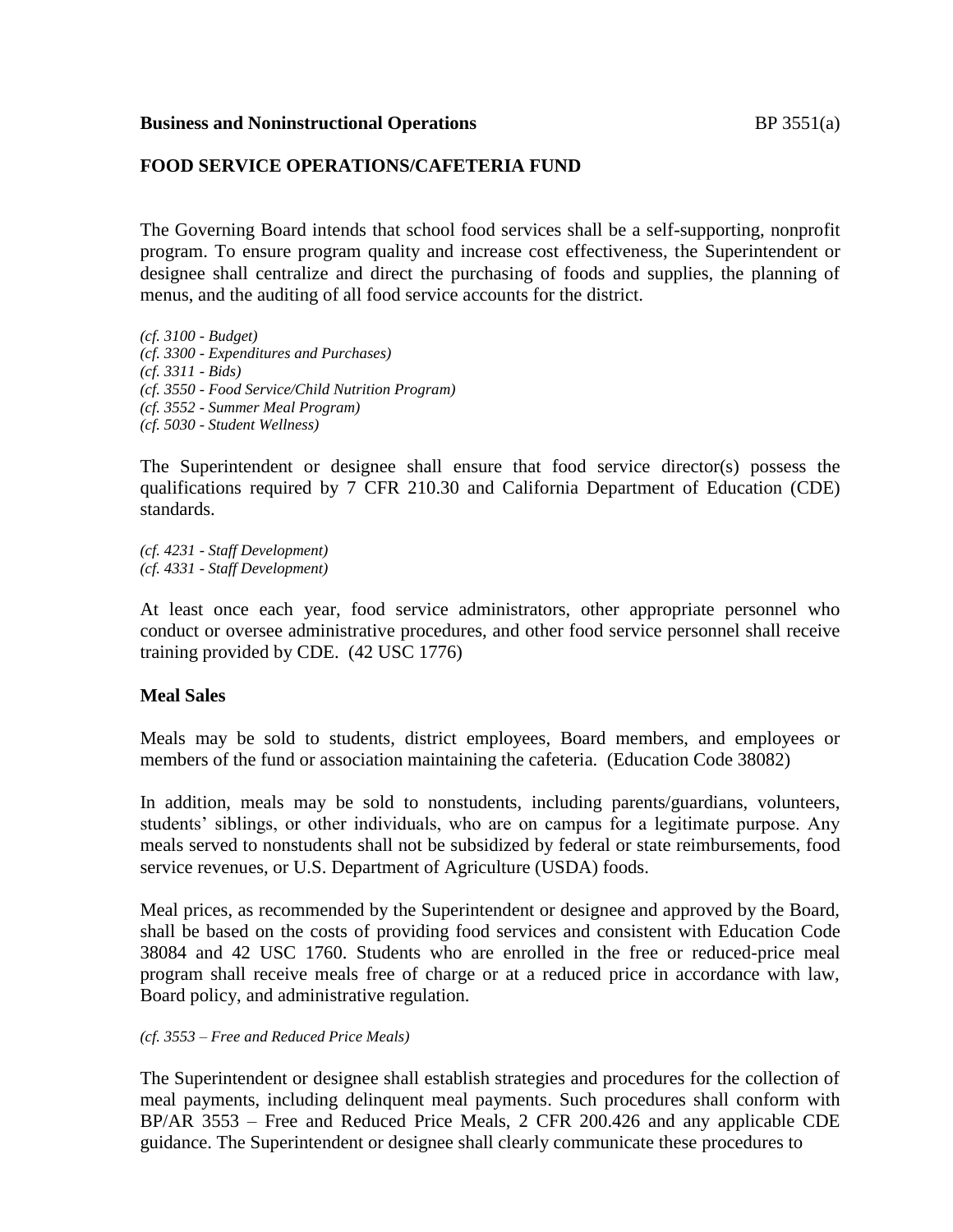students and parents/guardians, and shall make this policy and the accompanying administrative regulation available to the public pursuant to Education Code 49557.5.

The Superintendent or designee shall ensure that a student whose parent/guardian has unpaid school meal fees or a student who is enrolled in the free or reduced-price meal program is not overtly identified by the use of special tokens, tickets, or other means and is not shamed, treated differently, or denied a meal of the student's choice. (Education Code 49557, 49557.5)

*(cf. 0410 – Nondiscrimination of District Programs and Activities) (cf. 0415 - Equity)*

#### **Cafeteria Fund**

The Superintendent or designee shall establish a cafeteria fund independent of the district's general fund. The wages, salaries, and benefits of food service employees shall be paid from the cafeteria fund. (Education Code 38103)

The Superintendent or designee shall ensure that state and federal funds provided through school meal programs are allocated only for purposes related to the operation or improvement of food services and reasonable and necessary indirect program costs as allowed by law.

*(cf. 3230 - Federal Grant Funds) (cf. 3400 - Management of District Assets/Accounts) (cf. 3460 - Financial Reports and Accountability)*

#### **Contracts with Outside Services**

With Board approval, the district may enter into a contract for food service consulting services or management services in one or more district schools. (Education Code 45103.5; 42 USC 1758; 7 CFR 210.16)

*(cf. 3312 - Contracts) (cf. 3600 - Consultants)*

# **Procurement of Foods**, **Equipment and Supplies**

To the maximum extent practicable, foods purchased for use in school meals by the district or by any entity purchasing food on its behalf shall be domestic commodities or products. *Domestic commodity or product* means an agricultural commodity that is produced in the United States and a food product that is processed in the United States substantially using agricultural commodities that are produced in the United States. (42 USC 1760; 7 CFR 210.21)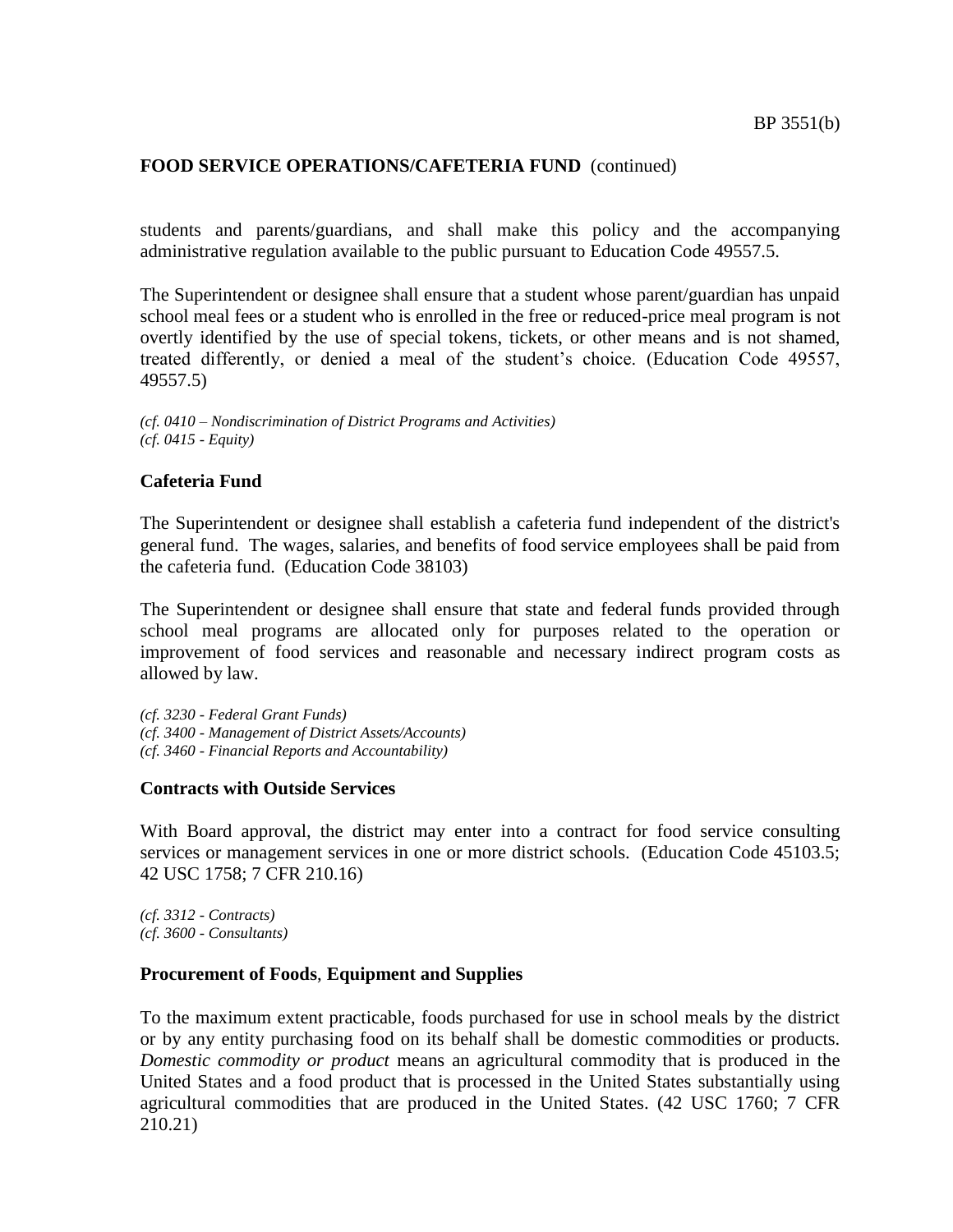A nondomestic food product may be purchased for use in the district's food service program only as a last resort when the product is not produced or manufactured in the United States in sufficient and reasonable available quantities of a satisfactory quality, or when competitive bids reveal the costs of a United States product are significantly higher than the nondomestic product. In such cases, the Superintendent or designee shall retain documentation justifying the use of the exception.

Furthermore, the district shall accept a bid or price for an agricultural product grown in California before accepting a bid or price for an agricultural product grown outside the state, if the quality of the California-grown product is comparable and the bid or price does not exceed the lowest bid or price of a product produced outside the state. (Food and Agriculture Code 58595)

Bid solicitations and awards for purchases of equipment, materials, or supplies in support of the district's child nutrition program, or for contracts awarded pursuant to Public Contract Code 2000, shall be consistent with the federal procurement standards in 2 CCR 200.318- 200.326. Awards shall be let to the most responsive and responsible party. Price shall be the primary consideration, but not the only determining factor, in making such an award. (Public Contract Code 20111)

#### **Program Monitoring and Evaluation**

The Superintendent or designee shall present to the Board, at least annually, financial reports regarding revenues and expenditures related to the food service program.

The Superintendent or designee shall provide all necessary documentation required for the Administrative Review conducted by the CDE to ensure compliance of the district's food service program with federal requirements.

*(cf. 3555 - Nutrition Program Compliance)*

*Legal Reference: (see next page)*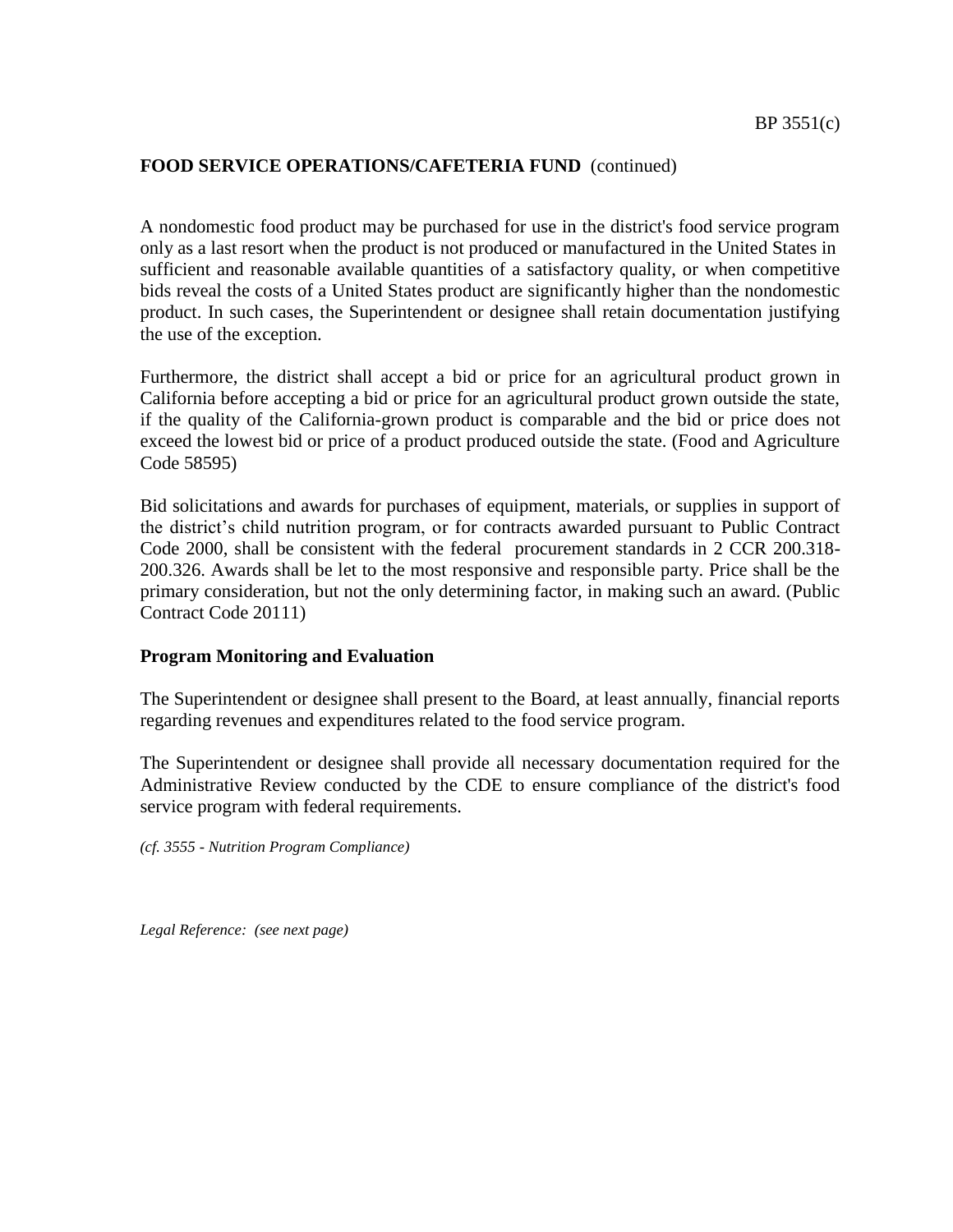*Legal Reference:*

*EDUCATION CODE 38080-38086.1 Cafeteria, establishment and use 38090-38095 Cafeterias, funds and accounts 38100-38103 Cafeterias, allocation of charges 42646 Alternate payroll procedure 45103.5 Contracts for management consulting services; restrictions 49490-49493 School breakfast and lunch programs 49500-49505 School meals 49550-49564.5 Meals for needy students, especially: 49550.5 Universal breakfast 49554 Contract for services 49580-49581 Food recovery program FOOD AND AGRICULTURE CODE 58595 Preference for California-grown agricultural products HEALTH AND SAFETY CODE 113700-114437 California Retail Food Code PUBLIC CONTRACT CODE 2000-2002 Responsive bidders 20111 Contracts CODE OF REGULATIONS, TITLE 5 15550-15565 School lunch and breakfast programs UNITED STATES CODE, TITLE 42 1751-1769j School lunch programs 1771-1793 Child nutrition, including: 1773 School breakfast program CODE OF FEDERAL REGULATIONS, TITLE 2 200.56 Indirect costs, definition 200.317-200.326 Procurement standards 200.400-200.475 Cost principles 200 Appendix VII Indirect cost proposals CODE OF FEDERAL REGULATIONS, TITLE 7 210.1-210.33 National School Lunch Program 220.1-220.22 National School Breakfast Program 245.8 Nondiscrimination practices for students eligible for free and reduced price meals and free milk 250.1-250.70 USDA foods*

*Management Resources:*

*CALIFORNIA DEPARTMENT OF EDUCATION PUBLICATIONS California School Accounting Manual Food Distribution Program Administrative Manual Paid Lunch Equity Requirement and Calculation Tool-Updated Guidance for School Year 2019-20, NSD Management Bulletin, SNP -11-2019, May 2019 Professional Standards in the SNP and New Hiring Flexibility, NSD Management Bulletin, SNP-10- 2019, April 2019 Senate Bill 250: Child Hunger Prevention and Fair Treatment Act of 2017 and USDA Meal Charge Policy Requirements, NSD Management Bulletin, SNP-05-2018, January 2018*

*Management Resources continued: (see next page)*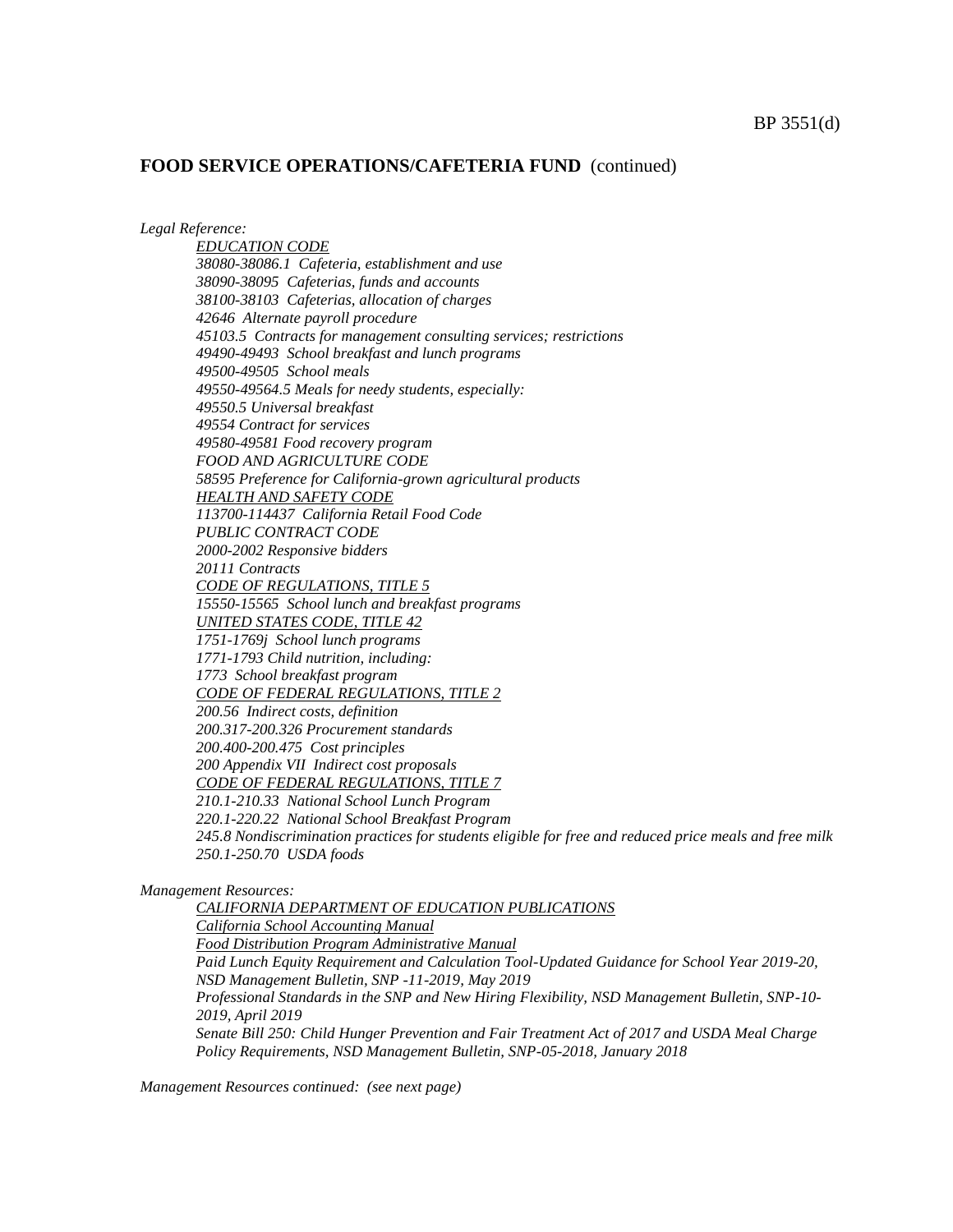*Management Resources: (continued)*

*CALIFORNIA DEPARTMENT OF EDUCATION PUBLICATIONS (continued) Storage and Inventory Management of U.S. Department of Agriculture Foods, NSD Management Bulletin, FDP-01-2018, January 2018 Payments, and Excess Student Account Balances, NSD Management Bulletin, SNP-03-2017, April 2017 Procuring and Monitoring of Food Service Management Contracts, NSD Management Bulletin, SNP-13-2015, January 2015 Cafeteria Funds--Allowable Uses, NSD Management Bulletin NSD-SNP-07-2013, May 2013 Adult and Sibling Meals in the National School Lunch and School Breakfast Programs, NSD Management Bulletin 00-111, July 2000 U.S. DEPARTMENT OF AGRICULTURE PUBLICATIONS School Meals - FAQs Compliance with and Enforcement of the Buy American Provision in the National School Lunch Program, SP 38-2017, June 2017 Overcoming the Unpaid Meal Challenge: Proven Strategies from Our Nation's Schools, SP 29-2017, May 2017 Unpaid Meal Charges: Guidance and Q&A, SP 23-2017, March 2017 Indirect Costs: Guidance for State Agencies and School Food Authorities SP 60-2016, September 2016 Unpaid Meal Charges: Local Meal Charge Policies, SP 46-2016, July 2016 Discretionary Elimination of Reduced Price Charges in the School Meal Programs, SP 17-2014, January 2014 WEB SITES California Department of Education, Nutrition Services Division: http://www.cde.ca.gov/ls/nu California School Nutrition Association: http://www.calsna.org U.S. Department of Agriculture, Food and Nutrition Service: http://www.fns.usda.gov/cnd*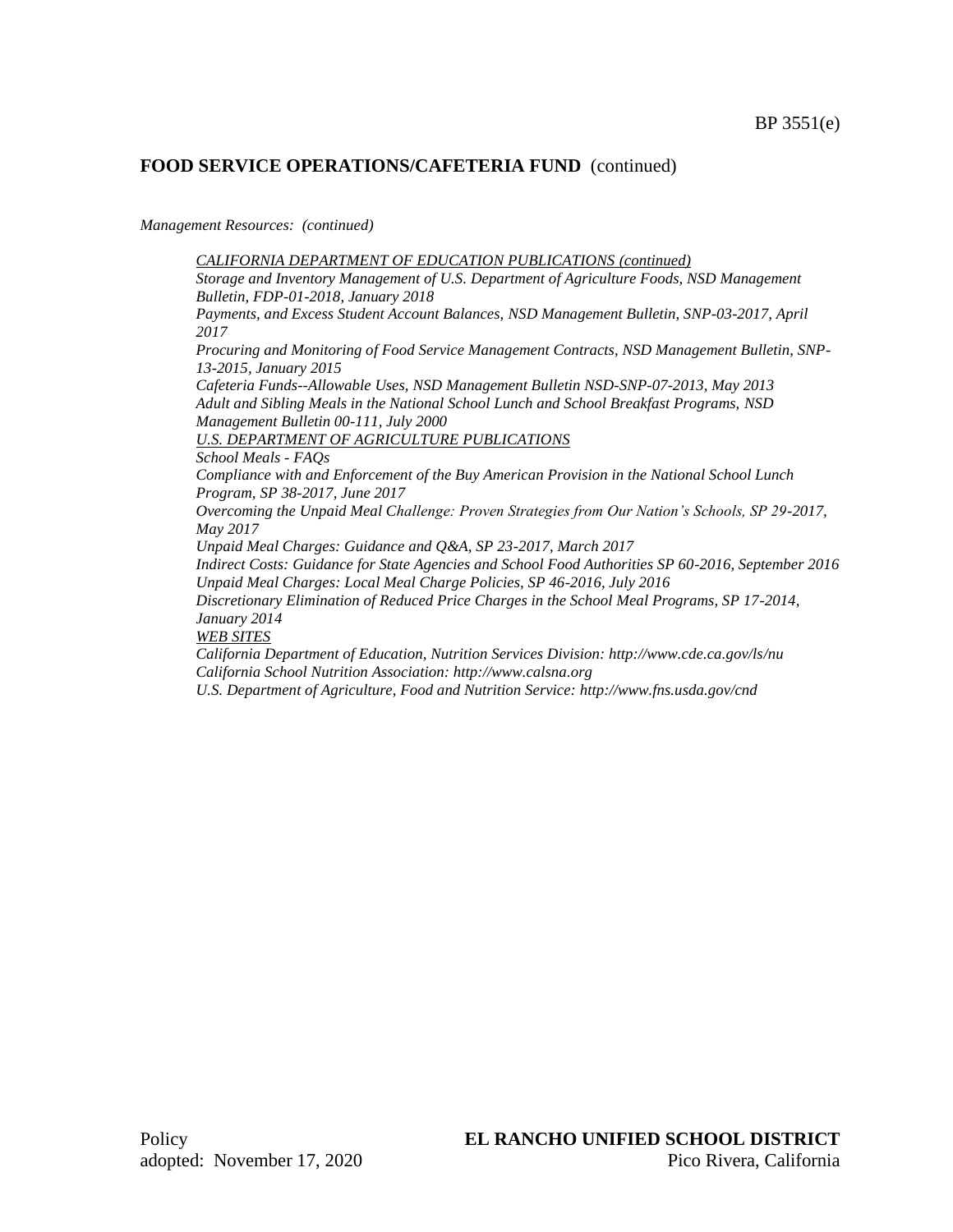### **Business and Noninstructional Operations AR 3551(a)**

# **FOOD SERVICE OPERATIONS/CAFETERIA FUND**

# **Payments for Meals**

With the exception of students who are eligible to receive meals at no cost, students may pay on a per-meal basis or may submit payments in advance. The Superintendent or designee shall maintain a system for accurately recording payments received and tracking meals provided to each student.

- *(cf. 3550 - Food Service/Child Nutrition Program)*
- *(cf. 3552 - Summer Meal Program)*
- *(cf. 3553 - Free and Reduced Price Meals)*
- *(cf. 3555 - Nutrition Program Compliance)*

At the beginning of the school year, and whenever a student enrolls during the school year, parents/guardians shall be notified of the district's meal payment policies and be encouraged to prepay for meals whenever possible. The Superintendent or designee shall communicate the district's meal payment policies through multiple methods, including, but not limited to:

- 1. Explaining the meal charge policy within registration materials provided to parents/guardians at the start of the school year
- 2. Including the policy in print versions of student handbooks, if provided to parents/guardians annually
- 3. Providing the policy whenever parents/guardians are notified regarding the application process for free and reduced-price meals, such as in the distribution of applications at the start of the school year
- 4. Posting the policy on the district's web site
- 5. Establishing a system to notify parents/guardians when a student's meal payment account has a low or negative balance

*(cf. 1113 - District and School Web Sites) (cf. 5145.6 - Parental Notifications)*

In any school that uses a system of meal tickets or other similar medium of exchange rather than an electronic point-of-sale system, the Superintendent or designee shall develop a process for providing replacement tickets to any student who reports a ticket as lost or stolen.

However, whenever any student reports an excessive number of lost or stolen tickets, the Superintendent or designee shall notify the parent/guardian and may provide an alternative method of tracking meal usage for that student.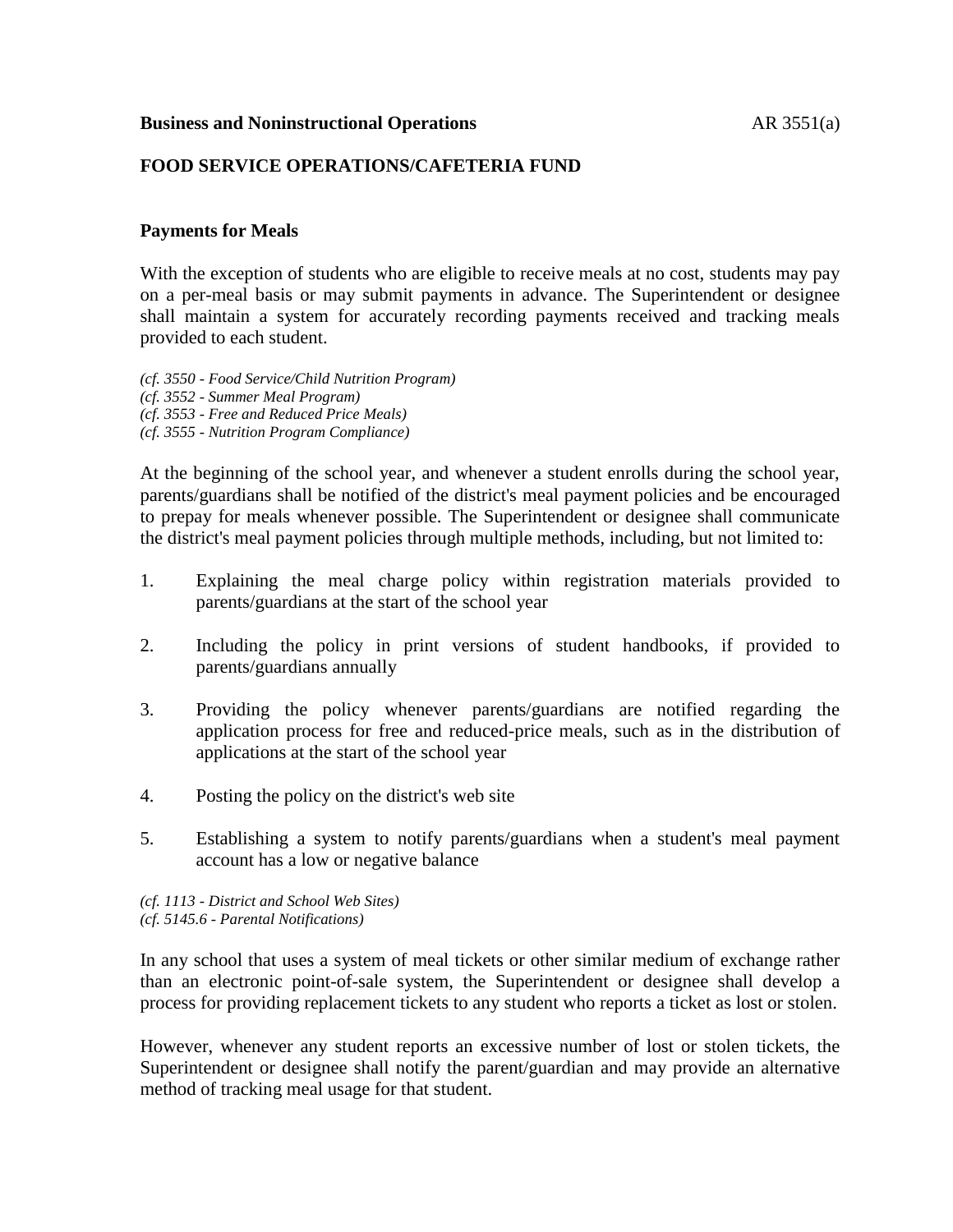In order to avoid potential misuse of a student's food service account by someone other than the student in whose name the account has been established, the Superintendent or designee shall verify a student's identity when setting up the account and when charging any meal to the account. The Superintendent or designee shall investigate any claim that a bill does not belong to a student or is inaccurate, and shall open a new account as appropriate for a student whose account appears to have been misused.

*(cf. 1340 - Access to District Records) (cf. 3580 - District Records)*

Any payments made to a student's food service account shall, if not used within the school year, be carried over into the next school year or be refunded to the student's parents/guardians.

# **Unpaid and Delinquent Meal Charges**

The district shall not direct any action toward a student to collect unpaid school meal fees. (Education Code 49557.5)

Students who have unpaid meal charges shall be served a meal of their choice throughout the school year regardless of the level of debt incurred by the household. Such students shall not be overtly identified by the use of special tokens, tickets, or other means and shall not be shamed, treated differently, or denied a meal of their choice. (Education Code 49557, 49557.5)

No later than 10 days after a student's school meal account has reached a negative balance, the Superintendent or designee shall so notify the student's parent/guardian. Before sending this notification, the district shall exhaust all options and methods to directly certify the student for free or reduced-price meals. If the district is not able to directly certify the student, the notice to the parent/guardian shall include a paper copy of, or an electronic link to, an application for free or reduced-price meals and the Superintendent or designee shall contact the parent/guardian to encourage submission of the application. (Education Code 49557.5)

The district may attempt to collect unpaid school meal fees from a parent/guardian, but shall not use a debt collector. (Education Code 49557.5)

The Superintendent or designee may enter into an agreement with a student's parent/guardian for payment of the student's unpaid meal charge balance over a period of time. As necessary, the repayment plan may allow the unrecovered or delinquent debt to carry over into the next fiscal year.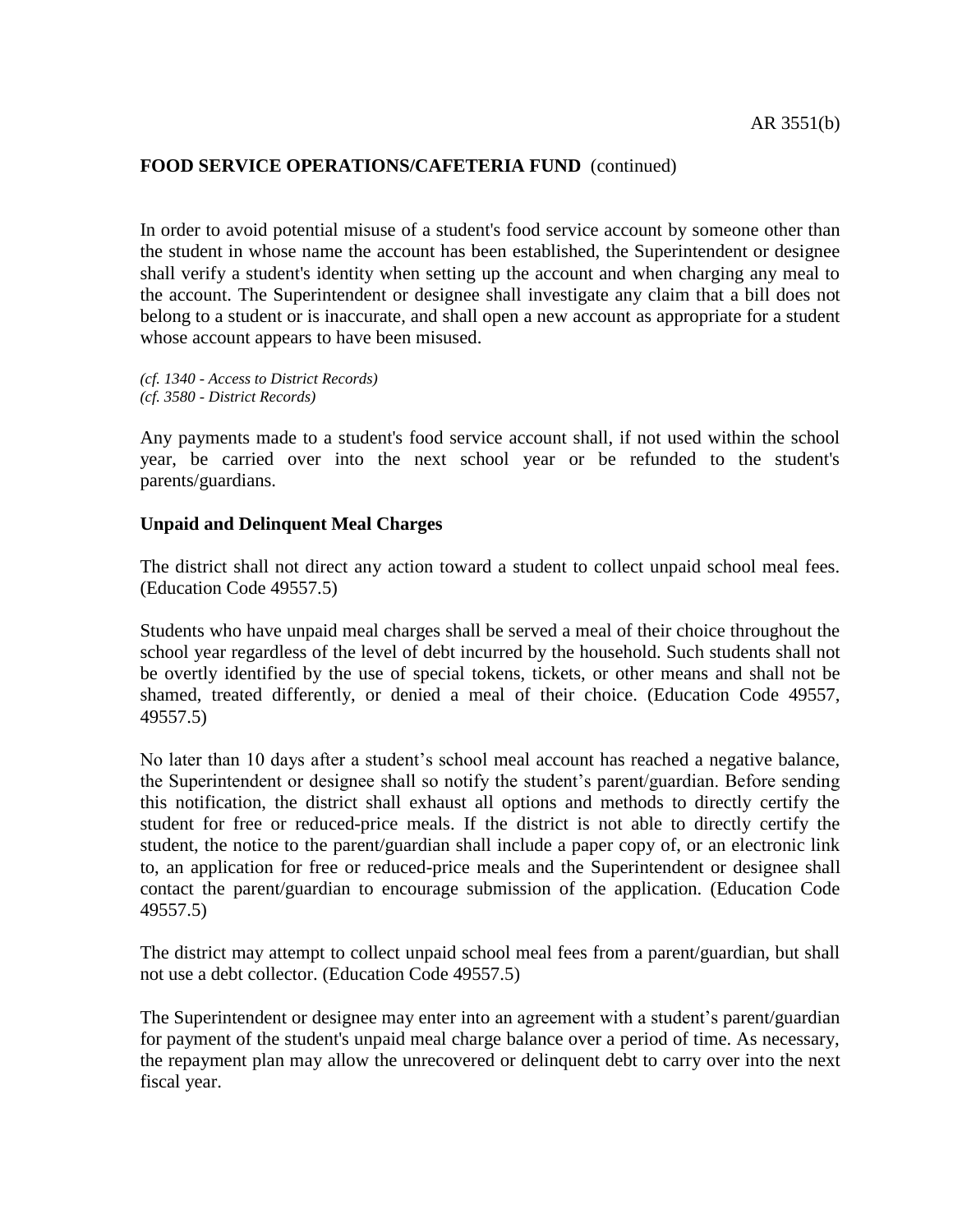The district's efforts to collect debt shall be consistent with district policies and procedures, California Department of Education (CDE) guidance, and 2 CFR 200.426. The district shall not spend more than the actual debt owed in efforts to recover unpaid meal charges.

The Superintendent or designee shall maintain records of the efforts made to collect unpaid meal charges and, if applicable, financial documentation showing when the unpaid meal balance has become an operating loss.

#### **Reimbursement Claims**

The Superintendent or designee shall maintain records of the number of meals served each day by school site and by category of free, reduced-price, and full-price meals. The Superintendent or designee shall submit reimbursement claims for school meals to the CDE using the online Child Nutrition Information and Payment System.

# **Donation of Leftover Food**

To minimize waste and reduce food insecurity, the district may provide sharing tables where students and staff may return appropriate unused cafeteria food items to be made available to students during the course of a regular school meal time. If food on the sharing tables is not taken by a student, the school cafeteria may donate the food to a food bank or any other nonprofit charitable organization. (Health and Safety Code 114079)

#### *(cf. 3510 – Green School Operations)*

Food that may be donated includes prepackaged, nonpotentially hazardous food with the packaging still intact and in good condition, whole uncut produce that complies with Health and Safety Code 113992, unopened bags of sliced fruit, unopened containers of milk that are immediately stored in a cooling bin maintained at 41 degrees Fahrenheit or below, and perishable prepackaged food if it is placed in a proper temperature-controlled environment. The preparation, safety, and donation of food shall be consistent with Health and Safety Code 113980. (Health and Safety Code 114079)

#### **Cafeteria Fund**

All proceeds from food sales and other services offered by the cafeteria shall be deposited in the cafeteria fund as provided by law. (Education Code 38090, 38093)

*(cf. 3100 - Budget) (cf. 3300 - Expenditures and Purchases)*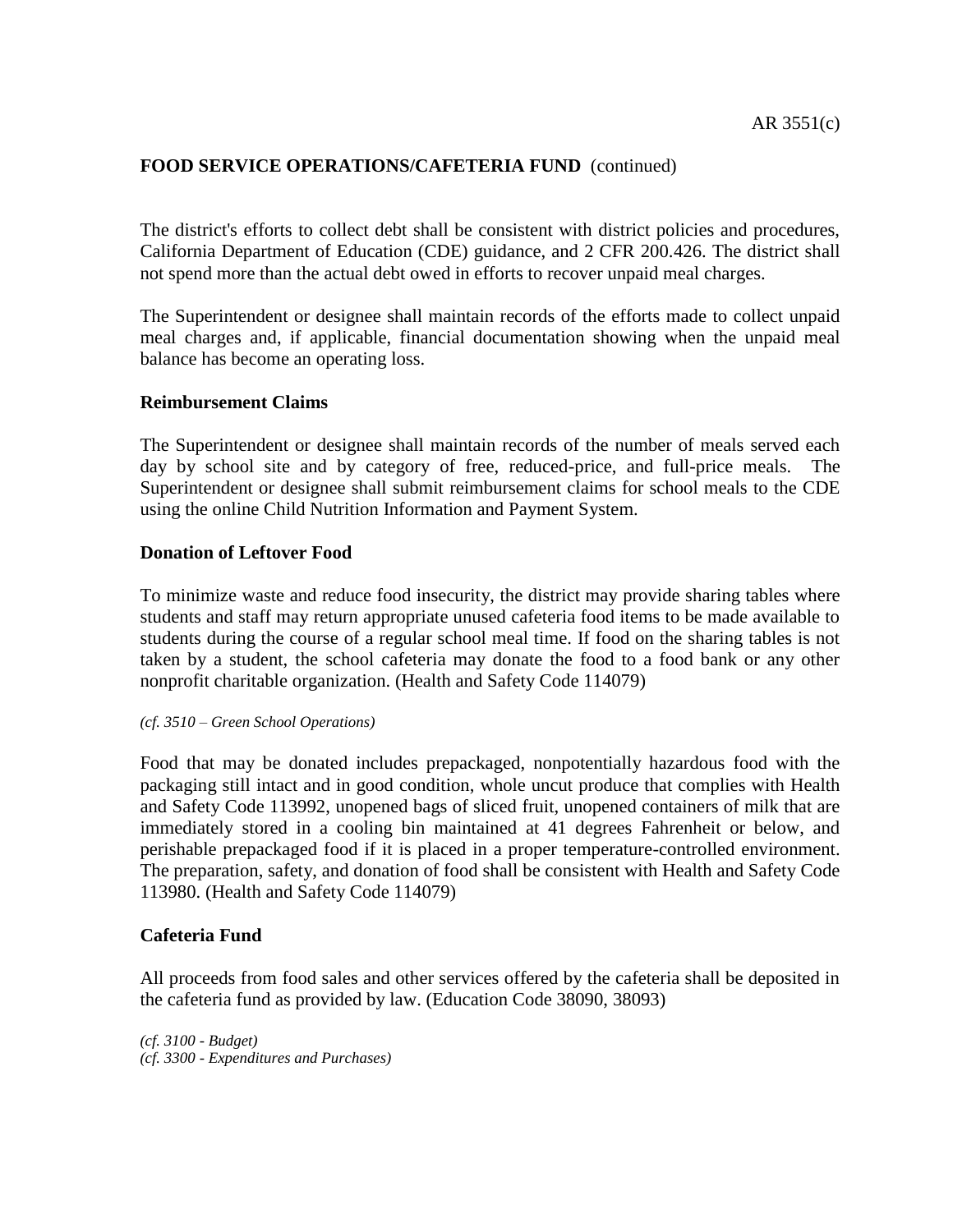The cafeteria fund shall be used only for those expenditures authorized by the Board as necessary for the operation of school cafeterias in accordance with Education Code 38100- 38103, 2 CFR Part 200 Appendix VII, and the California School Accounting Manual.

With CDE approval, the district may use cafeteria funds to supplement the provision of universal breakfast. On or before July 1 of each year, the district shall submit to CDE a Board-signed application certifying that breakfast will be provided to all students at no charge and that any cost above the amount provided in federal reimbursement will be covered by the district with nonfederal funds. (Education Code 49550.5)

Any charges to, or transfers from, a food service program shall be dated and accompanied by a written explanation of the purpose of and basis for the expenditure. (Education Code 38101)

*(cf. 3110 - Transfer of Funds)*

Indirect costs charged to the food service program shall be based on either the district's prior year indirect cost rate as approved by CDE or the statewide average approved indirect cost rate for the second prior fiscal year, whichever is less. (Education Code 38101)

Net cash resources in the nonprofit school food service shall not exceed three months average expenditures. (7 CFR 210.14, 220.7)

#### **U.S. Department of Agriculture Foods**

The district shall provide facilities for the storage and control of foods received through the U. S. Department of Agriculture (USDA) that protect against theft, spoilage, damage, or other loss. Such storage facilities shall maintain donated foods in sanitary conditions, at a proper temperature and humidity, and with adequate air circulation. The district shall comply with all federal, state, or local requirements related to food safety and health and procedures for responding to a food recall, as applicable, and shall obtain all required health inspections. (7 CFR 250.14)

The Superintendent or designee shall maintain inventories of USDA foods in accordance with 7 CFR 250.59 and CDE procedures, and shall ensure that foods are used before their expiration dates.

USDA donated foods shall be used in school lunches as far as practicable. USDA foods also may be used in other nonprofit food service activities, including, but not limited to, school breakfasts or other meals, a la carte foods sold to students, meals served to adults directly involved in the operation and administration of the food service and to other school staff, and training in nutrition, health, food service, or general home economics instruction for students,